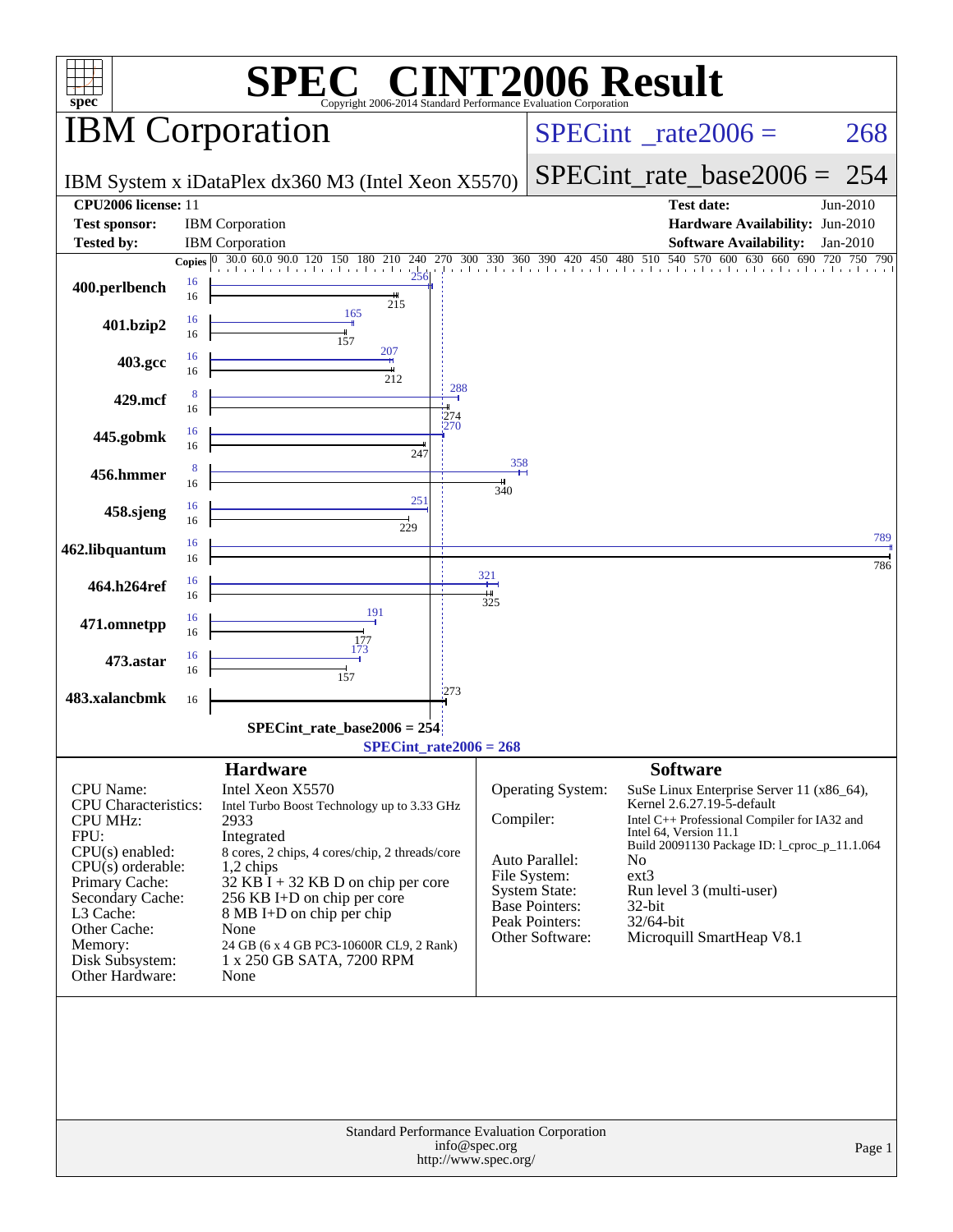

## IBM Corporation

#### SPECint rate $2006 = 268$

IBM System x iDataPlex dx360 M3 (Intel Xeon X5570)

[SPECint\\_rate\\_base2006 =](http://www.spec.org/auto/cpu2006/Docs/result-fields.html#SPECintratebase2006) 254

**[CPU2006 license:](http://www.spec.org/auto/cpu2006/Docs/result-fields.html#CPU2006license)** 11 **[Test date:](http://www.spec.org/auto/cpu2006/Docs/result-fields.html#Testdate)** Jun-2010

**[Test sponsor:](http://www.spec.org/auto/cpu2006/Docs/result-fields.html#Testsponsor)** IBM Corporation **[Hardware Availability:](http://www.spec.org/auto/cpu2006/Docs/result-fields.html#HardwareAvailability)** Jun-2010 **[Tested by:](http://www.spec.org/auto/cpu2006/Docs/result-fields.html#Testedby)** IBM Corporation **[Software Availability:](http://www.spec.org/auto/cpu2006/Docs/result-fields.html#SoftwareAvailability)** Jan-2010

#### **[Results Table](http://www.spec.org/auto/cpu2006/Docs/result-fields.html#ResultsTable)**

|                    | <b>Base</b>   |                |       |                                                                                                          |       |                |            |               | <b>Peak</b>    |              |                |              |                |              |  |
|--------------------|---------------|----------------|-------|----------------------------------------------------------------------------------------------------------|-------|----------------|------------|---------------|----------------|--------------|----------------|--------------|----------------|--------------|--|
| <b>Benchmark</b>   | <b>Copies</b> | <b>Seconds</b> | Ratio | <b>Seconds</b>                                                                                           | Ratio | <b>Seconds</b> | Ratio      | <b>Copies</b> | <b>Seconds</b> | <b>Ratio</b> | <b>Seconds</b> | <b>Ratio</b> | <b>Seconds</b> | <b>Ratio</b> |  |
| $ 400$ .perlbench  | 16            | 736            | 212   | 721                                                                                                      | 217   | 726            | <b>215</b> | 16            | 619            | 252          | 608            | 257          | 611            | 256          |  |
| 401.bzip2          | 16            | 996            | 155   | 981                                                                                                      | 157   | 984            | <b>157</b> | 16            | 945            | 163          | 934            | 165          | 932            | 166          |  |
| $403.\mathrm{gcc}$ | 16            | 606            | 212   | 607                                                                                                      | 212   | 615            | <b>209</b> | 16            | 611            | 211          | 622            | 207          | 621            | <b>207</b>   |  |
| $429$ .mcf         | 16            | 529            | 276   | 532                                                                                                      | 274   | 532            | 274        | 8             | 254            | 288          | 254            | 287          | 254            | 288          |  |
| $445$ .gobmk       | 16            | 680            | 247   | 676                                                                                                      | 248   | 681            | 247        | 16            | 622            | 270          | 622            | 270          | 624            | 269          |  |
| 456.hmmer          | 16            | 438            | 341   | 443                                                                                                      | 337   | 439            | <b>340</b> | 8             | 204            | 366          | 209            | 357          | 209            | 358          |  |
| $458$ .sjeng       | 16            | 843            | 230   | 844                                                                                                      | 229   | 844            | 229        | 16            | 771            | 251          | 771            | 251          | 770            | 252          |  |
| 462.libquantum     | 16            | 422            | 786   | 421                                                                                                      | 787   | 422            | <b>786</b> | 16            | 422            | 786          | 420            | <u>789</u>   | 420            | 789          |  |
| 464.h264ref        | 16            | 1085           | 326   | 1089                                                                                                     | 325   | 1106           | 320        | 16            | 1062           | 333          | 1107           | 320          | 1104           | 321          |  |
| 471.omnetpp        | 16            | 565            | 177   | 565                                                                                                      | 177   | 566            | 177        | 16            | 525            | 191          | 524            | <b>191</b>   | 524            | 191          |  |
| $473.$ astar       | 16            | 714            | 157   | 713                                                                                                      | 157   | 715            | 157        | 16            | 649            | 173          | 650            | 173          | 650            | 173          |  |
| 483.xalancbmk      | 16            | 405            | 272   | 405                                                                                                      | 273   | 404            | 273        | 16            | 405            | 272          | 405            | 273          | 404            | 273          |  |
|                    |               |                |       | Results appear in the order in which they were run. Bold underlined text indicates a median measurement. |       |                |            |               |                |              |                |              |                |              |  |

#### **[Submit Notes](http://www.spec.org/auto/cpu2006/Docs/result-fields.html#SubmitNotes)**

The config file option 'submit' was used. numactl was used to bind copies to the cores

#### **[Platform Notes](http://www.spec.org/auto/cpu2006/Docs/result-fields.html#PlatformNotes)**

 Turbo Mode Enable Turbo Boost set to Traditional CPU C State Enable

#### **[General Notes](http://www.spec.org/auto/cpu2006/Docs/result-fields.html#GeneralNotes)**

 Binaries were compiled on SLES 10 with Binutils 2.18.50.0.7.20080502 'ulimit -s unlimited' was used to set the stack size to unlimited prior to run

### **[Base Compiler Invocation](http://www.spec.org/auto/cpu2006/Docs/result-fields.html#BaseCompilerInvocation)**

[C benchmarks](http://www.spec.org/auto/cpu2006/Docs/result-fields.html#Cbenchmarks): [icc -m32](http://www.spec.org/cpu2006/results/res2010q3/cpu2006-20100621-11794.flags.html#user_CCbase_intel_icc_32bit_5ff4a39e364c98233615fdd38438c6f2)

[C++ benchmarks:](http://www.spec.org/auto/cpu2006/Docs/result-fields.html#CXXbenchmarks) [icpc -m32](http://www.spec.org/cpu2006/results/res2010q3/cpu2006-20100621-11794.flags.html#user_CXXbase_intel_icpc_32bit_4e5a5ef1a53fd332b3c49e69c3330699)

> Standard Performance Evaluation Corporation [info@spec.org](mailto:info@spec.org) <http://www.spec.org/>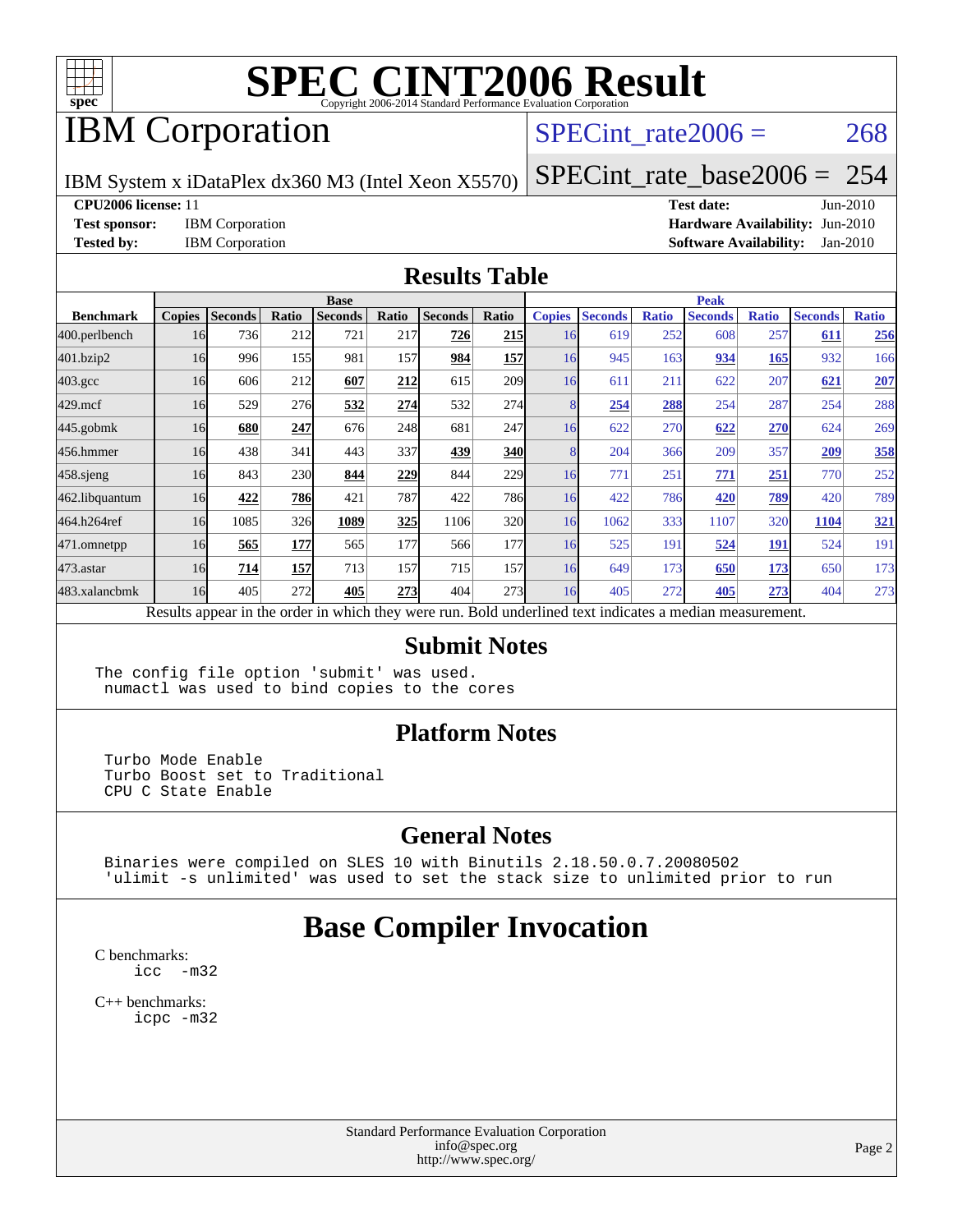

## **IBM Corporation**

SPECint rate $2006 = 268$ 

[SPECint\\_rate\\_base2006 =](http://www.spec.org/auto/cpu2006/Docs/result-fields.html#SPECintratebase2006) 254

IBM System x iDataPlex dx360 M3 (Intel Xeon X5570)

**[Test sponsor:](http://www.spec.org/auto/cpu2006/Docs/result-fields.html#Testsponsor)** IBM Corporation **[Hardware Availability:](http://www.spec.org/auto/cpu2006/Docs/result-fields.html#HardwareAvailability)** Jun-2010 **[Tested by:](http://www.spec.org/auto/cpu2006/Docs/result-fields.html#Testedby)** IBM Corporation **[Software Availability:](http://www.spec.org/auto/cpu2006/Docs/result-fields.html#SoftwareAvailability)** Jan-2010

**[CPU2006 license:](http://www.spec.org/auto/cpu2006/Docs/result-fields.html#CPU2006license)** 11 **[Test date:](http://www.spec.org/auto/cpu2006/Docs/result-fields.html#Testdate)** Jun-2010

### **[Base Portability Flags](http://www.spec.org/auto/cpu2006/Docs/result-fields.html#BasePortabilityFlags)**

 400.perlbench: [-DSPEC\\_CPU\\_LINUX\\_IA32](http://www.spec.org/cpu2006/results/res2010q3/cpu2006-20100621-11794.flags.html#b400.perlbench_baseCPORTABILITY_DSPEC_CPU_LINUX_IA32) 462.libquantum: [-DSPEC\\_CPU\\_LINUX](http://www.spec.org/cpu2006/results/res2010q3/cpu2006-20100621-11794.flags.html#b462.libquantum_baseCPORTABILITY_DSPEC_CPU_LINUX) 483.xalancbmk: [-DSPEC\\_CPU\\_LINUX](http://www.spec.org/cpu2006/results/res2010q3/cpu2006-20100621-11794.flags.html#b483.xalancbmk_baseCXXPORTABILITY_DSPEC_CPU_LINUX)

**[Base Optimization Flags](http://www.spec.org/auto/cpu2006/Docs/result-fields.html#BaseOptimizationFlags)**

[C benchmarks](http://www.spec.org/auto/cpu2006/Docs/result-fields.html#Cbenchmarks):

[-xSSE4.2](http://www.spec.org/cpu2006/results/res2010q3/cpu2006-20100621-11794.flags.html#user_CCbase_f-xSSE42_f91528193cf0b216347adb8b939d4107) [-ipo](http://www.spec.org/cpu2006/results/res2010q3/cpu2006-20100621-11794.flags.html#user_CCbase_f-ipo) [-O3](http://www.spec.org/cpu2006/results/res2010q3/cpu2006-20100621-11794.flags.html#user_CCbase_f-O3) [-no-prec-div](http://www.spec.org/cpu2006/results/res2010q3/cpu2006-20100621-11794.flags.html#user_CCbase_f-no-prec-div) [-static](http://www.spec.org/cpu2006/results/res2010q3/cpu2006-20100621-11794.flags.html#user_CCbase_f-static) [-opt-prefetch](http://www.spec.org/cpu2006/results/res2010q3/cpu2006-20100621-11794.flags.html#user_CCbase_f-opt-prefetch)

[C++ benchmarks:](http://www.spec.org/auto/cpu2006/Docs/result-fields.html#CXXbenchmarks)

[-xSSE4.2](http://www.spec.org/cpu2006/results/res2010q3/cpu2006-20100621-11794.flags.html#user_CXXbase_f-xSSE42_f91528193cf0b216347adb8b939d4107) [-ipo](http://www.spec.org/cpu2006/results/res2010q3/cpu2006-20100621-11794.flags.html#user_CXXbase_f-ipo) [-O3](http://www.spec.org/cpu2006/results/res2010q3/cpu2006-20100621-11794.flags.html#user_CXXbase_f-O3) [-no-prec-div](http://www.spec.org/cpu2006/results/res2010q3/cpu2006-20100621-11794.flags.html#user_CXXbase_f-no-prec-div) [-opt-prefetch](http://www.spec.org/cpu2006/results/res2010q3/cpu2006-20100621-11794.flags.html#user_CXXbase_f-opt-prefetch) [-Wl,-z,muldefs](http://www.spec.org/cpu2006/results/res2010q3/cpu2006-20100621-11794.flags.html#user_CXXbase_link_force_multiple1_74079c344b956b9658436fd1b6dd3a8a) [-L/home/cmplr/usr3/alrahate/cpu2006.1.1.ic11.1/libic11.1-32bit -lsmartheap](http://www.spec.org/cpu2006/results/res2010q3/cpu2006-20100621-11794.flags.html#user_CXXbase_SmartHeap_d86dffe4a79b79ef8890d5cce17030c3)

### **[Base Other Flags](http://www.spec.org/auto/cpu2006/Docs/result-fields.html#BaseOtherFlags)**

[C benchmarks](http://www.spec.org/auto/cpu2006/Docs/result-fields.html#Cbenchmarks):

403.gcc: [-Dalloca=\\_alloca](http://www.spec.org/cpu2006/results/res2010q3/cpu2006-20100621-11794.flags.html#b403.gcc_baseEXTRA_CFLAGS_Dalloca_be3056838c12de2578596ca5467af7f3)

### **[Peak Compiler Invocation](http://www.spec.org/auto/cpu2006/Docs/result-fields.html#PeakCompilerInvocation)**

[C benchmarks \(except as noted below\)](http://www.spec.org/auto/cpu2006/Docs/result-fields.html#Cbenchmarksexceptasnotedbelow):

[icc -m32](http://www.spec.org/cpu2006/results/res2010q3/cpu2006-20100621-11794.flags.html#user_CCpeak_intel_icc_32bit_5ff4a39e364c98233615fdd38438c6f2)

401.bzip2: [icc -m64](http://www.spec.org/cpu2006/results/res2010q3/cpu2006-20100621-11794.flags.html#user_peakCCLD401_bzip2_intel_icc_64bit_bda6cc9af1fdbb0edc3795bac97ada53)

456.hmmer: [icc -m64](http://www.spec.org/cpu2006/results/res2010q3/cpu2006-20100621-11794.flags.html#user_peakCCLD456_hmmer_intel_icc_64bit_bda6cc9af1fdbb0edc3795bac97ada53)

458.sjeng: [icc -m64](http://www.spec.org/cpu2006/results/res2010q3/cpu2006-20100621-11794.flags.html#user_peakCCLD458_sjeng_intel_icc_64bit_bda6cc9af1fdbb0edc3795bac97ada53)

462.libquantum: [icc -m64](http://www.spec.org/cpu2006/results/res2010q3/cpu2006-20100621-11794.flags.html#user_peakCCLD462_libquantum_intel_icc_64bit_bda6cc9af1fdbb0edc3795bac97ada53)

[C++ benchmarks \(except as noted below\):](http://www.spec.org/auto/cpu2006/Docs/result-fields.html#CXXbenchmarksexceptasnotedbelow) [icpc -m32](http://www.spec.org/cpu2006/results/res2010q3/cpu2006-20100621-11794.flags.html#user_CXXpeak_intel_icpc_32bit_4e5a5ef1a53fd332b3c49e69c3330699)

473.astar: [icpc -m64](http://www.spec.org/cpu2006/results/res2010q3/cpu2006-20100621-11794.flags.html#user_peakCXXLD473_astar_intel_icpc_64bit_fc66a5337ce925472a5c54ad6a0de310)

### **[Peak Portability Flags](http://www.spec.org/auto/cpu2006/Docs/result-fields.html#PeakPortabilityFlags)**

 400.perlbench: [-DSPEC\\_CPU\\_LINUX\\_IA32](http://www.spec.org/cpu2006/results/res2010q3/cpu2006-20100621-11794.flags.html#b400.perlbench_peakCPORTABILITY_DSPEC_CPU_LINUX_IA32) 401.bzip2: [-DSPEC\\_CPU\\_LP64](http://www.spec.org/cpu2006/results/res2010q3/cpu2006-20100621-11794.flags.html#suite_peakCPORTABILITY401_bzip2_DSPEC_CPU_LP64)

Continued on next page

Standard Performance Evaluation Corporation [info@spec.org](mailto:info@spec.org) <http://www.spec.org/>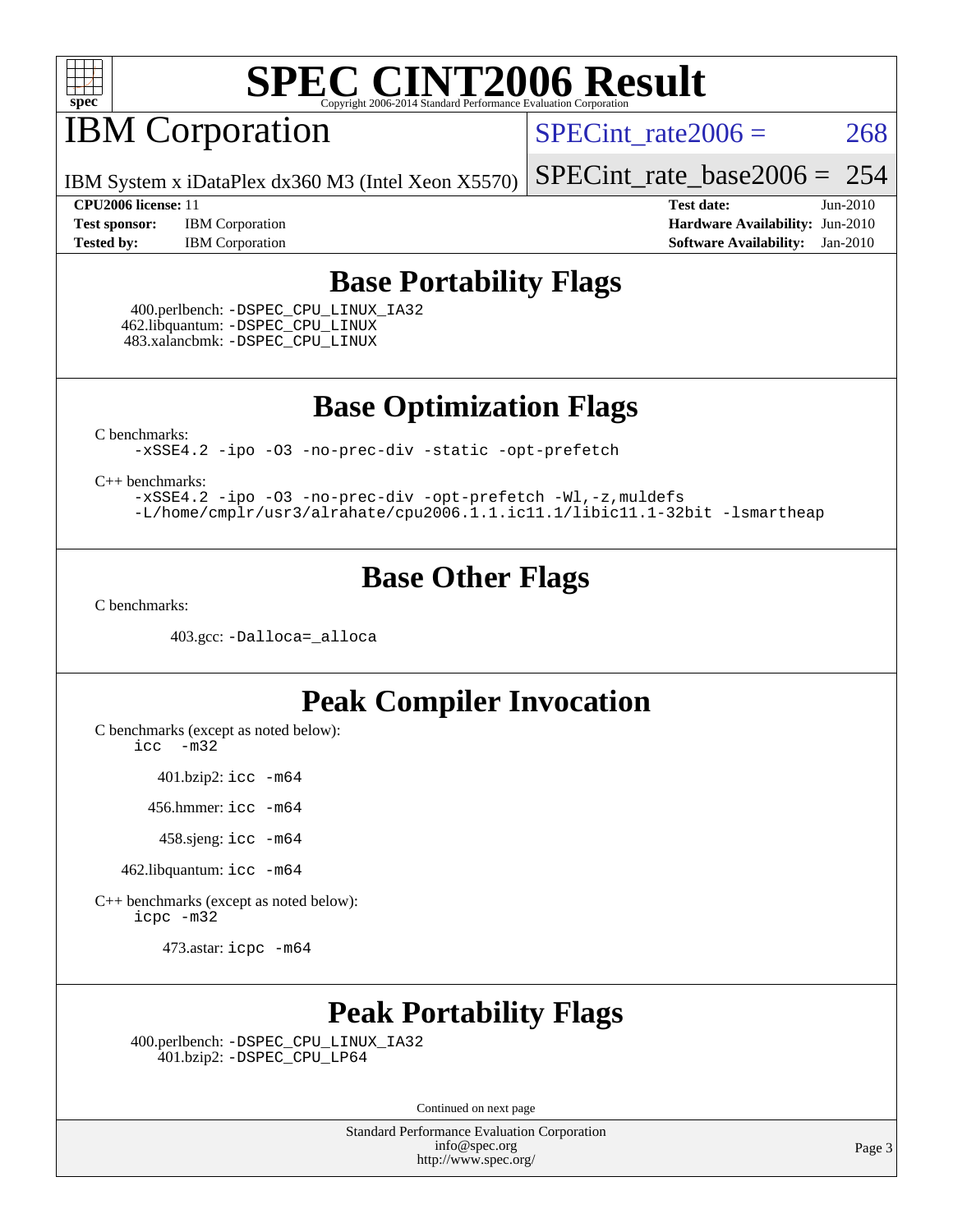

IBM Corporation

SPECint rate $2006 = 268$ 

IBM System x iDataPlex dx360 M3 (Intel Xeon X5570)

[SPECint\\_rate\\_base2006 =](http://www.spec.org/auto/cpu2006/Docs/result-fields.html#SPECintratebase2006) 254

**[Test sponsor:](http://www.spec.org/auto/cpu2006/Docs/result-fields.html#Testsponsor)** IBM Corporation **[Hardware Availability:](http://www.spec.org/auto/cpu2006/Docs/result-fields.html#HardwareAvailability)** Jun-2010 **[Tested by:](http://www.spec.org/auto/cpu2006/Docs/result-fields.html#Testedby)** IBM Corporation **[Software Availability:](http://www.spec.org/auto/cpu2006/Docs/result-fields.html#SoftwareAvailability)** Jan-2010

**[CPU2006 license:](http://www.spec.org/auto/cpu2006/Docs/result-fields.html#CPU2006license)** 11 **[Test date:](http://www.spec.org/auto/cpu2006/Docs/result-fields.html#Testdate)** Jun-2010

## **[Peak Portability Flags \(Continued\)](http://www.spec.org/auto/cpu2006/Docs/result-fields.html#PeakPortabilityFlags)**

 456.hmmer: [-DSPEC\\_CPU\\_LP64](http://www.spec.org/cpu2006/results/res2010q3/cpu2006-20100621-11794.flags.html#suite_peakCPORTABILITY456_hmmer_DSPEC_CPU_LP64) 458.sjeng: [-DSPEC\\_CPU\\_LP64](http://www.spec.org/cpu2006/results/res2010q3/cpu2006-20100621-11794.flags.html#suite_peakCPORTABILITY458_sjeng_DSPEC_CPU_LP64) 462.libquantum: [-DSPEC\\_CPU\\_LP64](http://www.spec.org/cpu2006/results/res2010q3/cpu2006-20100621-11794.flags.html#suite_peakCPORTABILITY462_libquantum_DSPEC_CPU_LP64) [-DSPEC\\_CPU\\_LINUX](http://www.spec.org/cpu2006/results/res2010q3/cpu2006-20100621-11794.flags.html#b462.libquantum_peakCPORTABILITY_DSPEC_CPU_LINUX) 473.astar: [-DSPEC\\_CPU\\_LP64](http://www.spec.org/cpu2006/results/res2010q3/cpu2006-20100621-11794.flags.html#suite_peakCXXPORTABILITY473_astar_DSPEC_CPU_LP64) 483.xalancbmk: [-DSPEC\\_CPU\\_LINUX](http://www.spec.org/cpu2006/results/res2010q3/cpu2006-20100621-11794.flags.html#b483.xalancbmk_peakCXXPORTABILITY_DSPEC_CPU_LINUX)

### **[Peak Optimization Flags](http://www.spec.org/auto/cpu2006/Docs/result-fields.html#PeakOptimizationFlags)**

[C benchmarks](http://www.spec.org/auto/cpu2006/Docs/result-fields.html#Cbenchmarks):

Standard Performance Evaluation Corporation [info@spec.org](mailto:info@spec.org) <http://www.spec.org/> Page 4 400.perlbench: [-xSSE4.2](http://www.spec.org/cpu2006/results/res2010q3/cpu2006-20100621-11794.flags.html#user_peakPASS2_CFLAGSPASS2_LDCFLAGS400_perlbench_f-xSSE42_f91528193cf0b216347adb8b939d4107)(pass 2) [-prof-gen](http://www.spec.org/cpu2006/results/res2010q3/cpu2006-20100621-11794.flags.html#user_peakPASS1_CFLAGSPASS1_LDCFLAGS400_perlbench_prof_gen_e43856698f6ca7b7e442dfd80e94a8fc)(pass 1) [-ipo](http://www.spec.org/cpu2006/results/res2010q3/cpu2006-20100621-11794.flags.html#user_peakPASS2_CFLAGSPASS2_LDCFLAGS400_perlbench_f-ipo)(pass 2) [-O3](http://www.spec.org/cpu2006/results/res2010q3/cpu2006-20100621-11794.flags.html#user_peakPASS2_CFLAGSPASS2_LDCFLAGS400_perlbench_f-O3)(pass 2) [-no-prec-div](http://www.spec.org/cpu2006/results/res2010q3/cpu2006-20100621-11794.flags.html#user_peakPASS2_CFLAGSPASS2_LDCFLAGS400_perlbench_f-no-prec-div)(pass 2) [-static](http://www.spec.org/cpu2006/results/res2010q3/cpu2006-20100621-11794.flags.html#user_peakPASS2_CFLAGSPASS2_LDCFLAGS400_perlbench_f-static)(pass 2) [-prof-use](http://www.spec.org/cpu2006/results/res2010q3/cpu2006-20100621-11794.flags.html#user_peakPASS2_CFLAGSPASS2_LDCFLAGS400_perlbench_prof_use_bccf7792157ff70d64e32fe3e1250b55)(pass 2) [-ansi-alias](http://www.spec.org/cpu2006/results/res2010q3/cpu2006-20100621-11794.flags.html#user_peakCOPTIMIZE400_perlbench_f-ansi-alias) 401.bzip2: [-xSSE4.2](http://www.spec.org/cpu2006/results/res2010q3/cpu2006-20100621-11794.flags.html#user_peakPASS2_CFLAGSPASS2_LDCFLAGS401_bzip2_f-xSSE42_f91528193cf0b216347adb8b939d4107)(pass 2) [-prof-gen](http://www.spec.org/cpu2006/results/res2010q3/cpu2006-20100621-11794.flags.html#user_peakPASS1_CFLAGSPASS1_LDCFLAGS401_bzip2_prof_gen_e43856698f6ca7b7e442dfd80e94a8fc)(pass 1) [-ipo](http://www.spec.org/cpu2006/results/res2010q3/cpu2006-20100621-11794.flags.html#user_peakPASS2_CFLAGSPASS2_LDCFLAGS401_bzip2_f-ipo)(pass 2) [-O3](http://www.spec.org/cpu2006/results/res2010q3/cpu2006-20100621-11794.flags.html#user_peakPASS2_CFLAGSPASS2_LDCFLAGS401_bzip2_f-O3)(pass 2) [-no-prec-div](http://www.spec.org/cpu2006/results/res2010q3/cpu2006-20100621-11794.flags.html#user_peakPASS2_CFLAGSPASS2_LDCFLAGS401_bzip2_f-no-prec-div)(pass 2) [-static](http://www.spec.org/cpu2006/results/res2010q3/cpu2006-20100621-11794.flags.html#user_peakPASS2_CFLAGSPASS2_LDCFLAGS401_bzip2_f-static)(pass 2) [-prof-use](http://www.spec.org/cpu2006/results/res2010q3/cpu2006-20100621-11794.flags.html#user_peakPASS2_CFLAGSPASS2_LDCFLAGS401_bzip2_prof_use_bccf7792157ff70d64e32fe3e1250b55)(pass 2) [-opt-prefetch](http://www.spec.org/cpu2006/results/res2010q3/cpu2006-20100621-11794.flags.html#user_peakCOPTIMIZE401_bzip2_f-opt-prefetch) [-ansi-alias](http://www.spec.org/cpu2006/results/res2010q3/cpu2006-20100621-11794.flags.html#user_peakCOPTIMIZE401_bzip2_f-ansi-alias) [-auto-ilp32](http://www.spec.org/cpu2006/results/res2010q3/cpu2006-20100621-11794.flags.html#user_peakCOPTIMIZE401_bzip2_f-auto-ilp32) 403.gcc: [-xSSE4.2](http://www.spec.org/cpu2006/results/res2010q3/cpu2006-20100621-11794.flags.html#user_peakCOPTIMIZE403_gcc_f-xSSE42_f91528193cf0b216347adb8b939d4107) [-ipo](http://www.spec.org/cpu2006/results/res2010q3/cpu2006-20100621-11794.flags.html#user_peakCOPTIMIZE403_gcc_f-ipo) [-O3](http://www.spec.org/cpu2006/results/res2010q3/cpu2006-20100621-11794.flags.html#user_peakCOPTIMIZE403_gcc_f-O3) [-no-prec-div](http://www.spec.org/cpu2006/results/res2010q3/cpu2006-20100621-11794.flags.html#user_peakCOPTIMIZE403_gcc_f-no-prec-div) [-static](http://www.spec.org/cpu2006/results/res2010q3/cpu2006-20100621-11794.flags.html#user_peakCOPTIMIZE403_gcc_f-static) 429.mcf: [-xSSE4.2](http://www.spec.org/cpu2006/results/res2010q3/cpu2006-20100621-11794.flags.html#user_peakCOPTIMIZE429_mcf_f-xSSE42_f91528193cf0b216347adb8b939d4107) [-ipo](http://www.spec.org/cpu2006/results/res2010q3/cpu2006-20100621-11794.flags.html#user_peakCOPTIMIZE429_mcf_f-ipo) [-O3](http://www.spec.org/cpu2006/results/res2010q3/cpu2006-20100621-11794.flags.html#user_peakCOPTIMIZE429_mcf_f-O3) [-no-prec-div](http://www.spec.org/cpu2006/results/res2010q3/cpu2006-20100621-11794.flags.html#user_peakCOPTIMIZE429_mcf_f-no-prec-div) [-static](http://www.spec.org/cpu2006/results/res2010q3/cpu2006-20100621-11794.flags.html#user_peakCOPTIMIZE429_mcf_f-static) [-opt-prefetch](http://www.spec.org/cpu2006/results/res2010q3/cpu2006-20100621-11794.flags.html#user_peakCOPTIMIZE429_mcf_f-opt-prefetch) 445.gobmk: [-xSSE4.2](http://www.spec.org/cpu2006/results/res2010q3/cpu2006-20100621-11794.flags.html#user_peakPASS2_CFLAGSPASS2_LDCFLAGS445_gobmk_f-xSSE42_f91528193cf0b216347adb8b939d4107)(pass 2) [-prof-gen](http://www.spec.org/cpu2006/results/res2010q3/cpu2006-20100621-11794.flags.html#user_peakPASS1_CFLAGSPASS1_LDCFLAGS445_gobmk_prof_gen_e43856698f6ca7b7e442dfd80e94a8fc)(pass 1) [-prof-use](http://www.spec.org/cpu2006/results/res2010q3/cpu2006-20100621-11794.flags.html#user_peakPASS2_CFLAGSPASS2_LDCFLAGS445_gobmk_prof_use_bccf7792157ff70d64e32fe3e1250b55)(pass 2) [-O2](http://www.spec.org/cpu2006/results/res2010q3/cpu2006-20100621-11794.flags.html#user_peakCOPTIMIZE445_gobmk_f-O2) [-ipo](http://www.spec.org/cpu2006/results/res2010q3/cpu2006-20100621-11794.flags.html#user_peakCOPTIMIZE445_gobmk_f-ipo) [-no-prec-div](http://www.spec.org/cpu2006/results/res2010q3/cpu2006-20100621-11794.flags.html#user_peakCOPTIMIZE445_gobmk_f-no-prec-div) [-ansi-alias](http://www.spec.org/cpu2006/results/res2010q3/cpu2006-20100621-11794.flags.html#user_peakCOPTIMIZE445_gobmk_f-ansi-alias) 456.hmmer: [-xSSE4.2](http://www.spec.org/cpu2006/results/res2010q3/cpu2006-20100621-11794.flags.html#user_peakCOPTIMIZE456_hmmer_f-xSSE42_f91528193cf0b216347adb8b939d4107) [-ipo](http://www.spec.org/cpu2006/results/res2010q3/cpu2006-20100621-11794.flags.html#user_peakCOPTIMIZE456_hmmer_f-ipo) [-O3](http://www.spec.org/cpu2006/results/res2010q3/cpu2006-20100621-11794.flags.html#user_peakCOPTIMIZE456_hmmer_f-O3) [-no-prec-div](http://www.spec.org/cpu2006/results/res2010q3/cpu2006-20100621-11794.flags.html#user_peakCOPTIMIZE456_hmmer_f-no-prec-div) [-static](http://www.spec.org/cpu2006/results/res2010q3/cpu2006-20100621-11794.flags.html#user_peakCOPTIMIZE456_hmmer_f-static) [-unroll2](http://www.spec.org/cpu2006/results/res2010q3/cpu2006-20100621-11794.flags.html#user_peakCOPTIMIZE456_hmmer_f-unroll_784dae83bebfb236979b41d2422d7ec2) [-ansi-alias](http://www.spec.org/cpu2006/results/res2010q3/cpu2006-20100621-11794.flags.html#user_peakCOPTIMIZE456_hmmer_f-ansi-alias) [-auto-ilp32](http://www.spec.org/cpu2006/results/res2010q3/cpu2006-20100621-11794.flags.html#user_peakCOPTIMIZE456_hmmer_f-auto-ilp32) 458.sjeng: [-xSSE4.2](http://www.spec.org/cpu2006/results/res2010q3/cpu2006-20100621-11794.flags.html#user_peakPASS2_CFLAGSPASS2_LDCFLAGS458_sjeng_f-xSSE42_f91528193cf0b216347adb8b939d4107)(pass 2) [-prof-gen](http://www.spec.org/cpu2006/results/res2010q3/cpu2006-20100621-11794.flags.html#user_peakPASS1_CFLAGSPASS1_LDCFLAGS458_sjeng_prof_gen_e43856698f6ca7b7e442dfd80e94a8fc)(pass 1) [-ipo](http://www.spec.org/cpu2006/results/res2010q3/cpu2006-20100621-11794.flags.html#user_peakPASS2_CFLAGSPASS2_LDCFLAGS458_sjeng_f-ipo)(pass 2) [-O3](http://www.spec.org/cpu2006/results/res2010q3/cpu2006-20100621-11794.flags.html#user_peakPASS2_CFLAGSPASS2_LDCFLAGS458_sjeng_f-O3)(pass 2) [-no-prec-div](http://www.spec.org/cpu2006/results/res2010q3/cpu2006-20100621-11794.flags.html#user_peakPASS2_CFLAGSPASS2_LDCFLAGS458_sjeng_f-no-prec-div)(pass 2) [-static](http://www.spec.org/cpu2006/results/res2010q3/cpu2006-20100621-11794.flags.html#user_peakPASS2_CFLAGSPASS2_LDCFLAGS458_sjeng_f-static)(pass 2) [-prof-use](http://www.spec.org/cpu2006/results/res2010q3/cpu2006-20100621-11794.flags.html#user_peakPASS2_CFLAGSPASS2_LDCFLAGS458_sjeng_prof_use_bccf7792157ff70d64e32fe3e1250b55)(pass 2) [-unroll4](http://www.spec.org/cpu2006/results/res2010q3/cpu2006-20100621-11794.flags.html#user_peakCOPTIMIZE458_sjeng_f-unroll_4e5e4ed65b7fd20bdcd365bec371b81f) [-auto-ilp32](http://www.spec.org/cpu2006/results/res2010q3/cpu2006-20100621-11794.flags.html#user_peakCOPTIMIZE458_sjeng_f-auto-ilp32) 462.libquantum: [-xSSE4.2](http://www.spec.org/cpu2006/results/res2010q3/cpu2006-20100621-11794.flags.html#user_peakCOPTIMIZE462_libquantum_f-xSSE42_f91528193cf0b216347adb8b939d4107) [-ipo](http://www.spec.org/cpu2006/results/res2010q3/cpu2006-20100621-11794.flags.html#user_peakCOPTIMIZE462_libquantum_f-ipo) [-O3](http://www.spec.org/cpu2006/results/res2010q3/cpu2006-20100621-11794.flags.html#user_peakCOPTIMIZE462_libquantum_f-O3) [-no-prec-div](http://www.spec.org/cpu2006/results/res2010q3/cpu2006-20100621-11794.flags.html#user_peakCOPTIMIZE462_libquantum_f-no-prec-div) [-static](http://www.spec.org/cpu2006/results/res2010q3/cpu2006-20100621-11794.flags.html#user_peakCOPTIMIZE462_libquantum_f-static) [-auto-ilp32](http://www.spec.org/cpu2006/results/res2010q3/cpu2006-20100621-11794.flags.html#user_peakCOPTIMIZE462_libquantum_f-auto-ilp32) [-opt-prefetch](http://www.spec.org/cpu2006/results/res2010q3/cpu2006-20100621-11794.flags.html#user_peakCOPTIMIZE462_libquantum_f-opt-prefetch) 464.h264ref: [-xSSE4.2](http://www.spec.org/cpu2006/results/res2010q3/cpu2006-20100621-11794.flags.html#user_peakPASS2_CFLAGSPASS2_LDCFLAGS464_h264ref_f-xSSE42_f91528193cf0b216347adb8b939d4107)(pass 2) [-prof-gen](http://www.spec.org/cpu2006/results/res2010q3/cpu2006-20100621-11794.flags.html#user_peakPASS1_CFLAGSPASS1_LDCFLAGS464_h264ref_prof_gen_e43856698f6ca7b7e442dfd80e94a8fc)(pass 1) [-ipo](http://www.spec.org/cpu2006/results/res2010q3/cpu2006-20100621-11794.flags.html#user_peakPASS2_CFLAGSPASS2_LDCFLAGS464_h264ref_f-ipo)(pass 2) [-O3](http://www.spec.org/cpu2006/results/res2010q3/cpu2006-20100621-11794.flags.html#user_peakPASS2_CFLAGSPASS2_LDCFLAGS464_h264ref_f-O3)(pass 2) [-no-prec-div](http://www.spec.org/cpu2006/results/res2010q3/cpu2006-20100621-11794.flags.html#user_peakPASS2_CFLAGSPASS2_LDCFLAGS464_h264ref_f-no-prec-div)(pass 2) [-static](http://www.spec.org/cpu2006/results/res2010q3/cpu2006-20100621-11794.flags.html#user_peakPASS2_CFLAGSPASS2_LDCFLAGS464_h264ref_f-static)(pass 2) [-prof-use](http://www.spec.org/cpu2006/results/res2010q3/cpu2006-20100621-11794.flags.html#user_peakPASS2_CFLAGSPASS2_LDCFLAGS464_h264ref_prof_use_bccf7792157ff70d64e32fe3e1250b55)(pass 2) [-unroll2](http://www.spec.org/cpu2006/results/res2010q3/cpu2006-20100621-11794.flags.html#user_peakCOPTIMIZE464_h264ref_f-unroll_784dae83bebfb236979b41d2422d7ec2) [-ansi-alias](http://www.spec.org/cpu2006/results/res2010q3/cpu2006-20100621-11794.flags.html#user_peakCOPTIMIZE464_h264ref_f-ansi-alias) [C++ benchmarks:](http://www.spec.org/auto/cpu2006/Docs/result-fields.html#CXXbenchmarks) 471.omnetpp: [-xSSE4.2](http://www.spec.org/cpu2006/results/res2010q3/cpu2006-20100621-11794.flags.html#user_peakPASS2_CXXFLAGSPASS2_LDCXXFLAGS471_omnetpp_f-xSSE42_f91528193cf0b216347adb8b939d4107)(pass 2) [-prof-gen](http://www.spec.org/cpu2006/results/res2010q3/cpu2006-20100621-11794.flags.html#user_peakPASS1_CXXFLAGSPASS1_LDCXXFLAGS471_omnetpp_prof_gen_e43856698f6ca7b7e442dfd80e94a8fc)(pass 1) [-ipo](http://www.spec.org/cpu2006/results/res2010q3/cpu2006-20100621-11794.flags.html#user_peakPASS2_CXXFLAGSPASS2_LDCXXFLAGS471_omnetpp_f-ipo)(pass 2) [-O3](http://www.spec.org/cpu2006/results/res2010q3/cpu2006-20100621-11794.flags.html#user_peakPASS2_CXXFLAGSPASS2_LDCXXFLAGS471_omnetpp_f-O3)(pass 2) [-no-prec-div](http://www.spec.org/cpu2006/results/res2010q3/cpu2006-20100621-11794.flags.html#user_peakPASS2_CXXFLAGSPASS2_LDCXXFLAGS471_omnetpp_f-no-prec-div)(pass 2) [-prof-use](http://www.spec.org/cpu2006/results/res2010q3/cpu2006-20100621-11794.flags.html#user_peakPASS2_CXXFLAGSPASS2_LDCXXFLAGS471_omnetpp_prof_use_bccf7792157ff70d64e32fe3e1250b55)(pass 2) [-ansi-alias](http://www.spec.org/cpu2006/results/res2010q3/cpu2006-20100621-11794.flags.html#user_peakCXXOPTIMIZE471_omnetpp_f-ansi-alias) [-opt-ra-region-strategy=block](http://www.spec.org/cpu2006/results/res2010q3/cpu2006-20100621-11794.flags.html#user_peakCXXOPTIMIZE471_omnetpp_f-opt-ra-region-strategy-block_a0a37c372d03933b2a18d4af463c1f69) [-Wl,-z,muldefs](http://www.spec.org/cpu2006/results/res2010q3/cpu2006-20100621-11794.flags.html#user_peakEXTRA_LDFLAGS471_omnetpp_link_force_multiple1_74079c344b956b9658436fd1b6dd3a8a) [-L/home/cmplr/usr3/alrahate/cpu2006.1.1.ic11.1/libic11.1-32bit -lsmartheap](http://www.spec.org/cpu2006/results/res2010q3/cpu2006-20100621-11794.flags.html#user_peakEXTRA_LIBS471_omnetpp_SmartHeap_d86dffe4a79b79ef8890d5cce17030c3)  $473.\text{astar: } -xSSE4$ .  $2(\text{pass 2})$   $-\text{prof-gen}(\text{pass 1})$   $-i\text{po}(\text{pass 2})$ [-O3](http://www.spec.org/cpu2006/results/res2010q3/cpu2006-20100621-11794.flags.html#user_peakPASS2_CXXFLAGSPASS2_LDCXXFLAGS473_astar_f-O3)(pass 2) [-no-prec-div](http://www.spec.org/cpu2006/results/res2010q3/cpu2006-20100621-11794.flags.html#user_peakPASS2_CXXFLAGSPASS2_LDCXXFLAGS473_astar_f-no-prec-div)(pass 2) [-prof-use](http://www.spec.org/cpu2006/results/res2010q3/cpu2006-20100621-11794.flags.html#user_peakPASS2_CXXFLAGSPASS2_LDCXXFLAGS473_astar_prof_use_bccf7792157ff70d64e32fe3e1250b55)(pass 2) [-ansi-alias](http://www.spec.org/cpu2006/results/res2010q3/cpu2006-20100621-11794.flags.html#user_peakCXXOPTIMIZE473_astar_f-ansi-alias) [-opt-ra-region-strategy=routine](http://www.spec.org/cpu2006/results/res2010q3/cpu2006-20100621-11794.flags.html#user_peakCXXOPTIMIZE473_astar_f-opt-ra-region-strategy-routine_ba086ea3b1d46a52e1238e2ca173ed44) [-Wl,-z,muldefs](http://www.spec.org/cpu2006/results/res2010q3/cpu2006-20100621-11794.flags.html#user_peakEXTRA_LDFLAGS473_astar_link_force_multiple1_74079c344b956b9658436fd1b6dd3a8a) Continued on next page